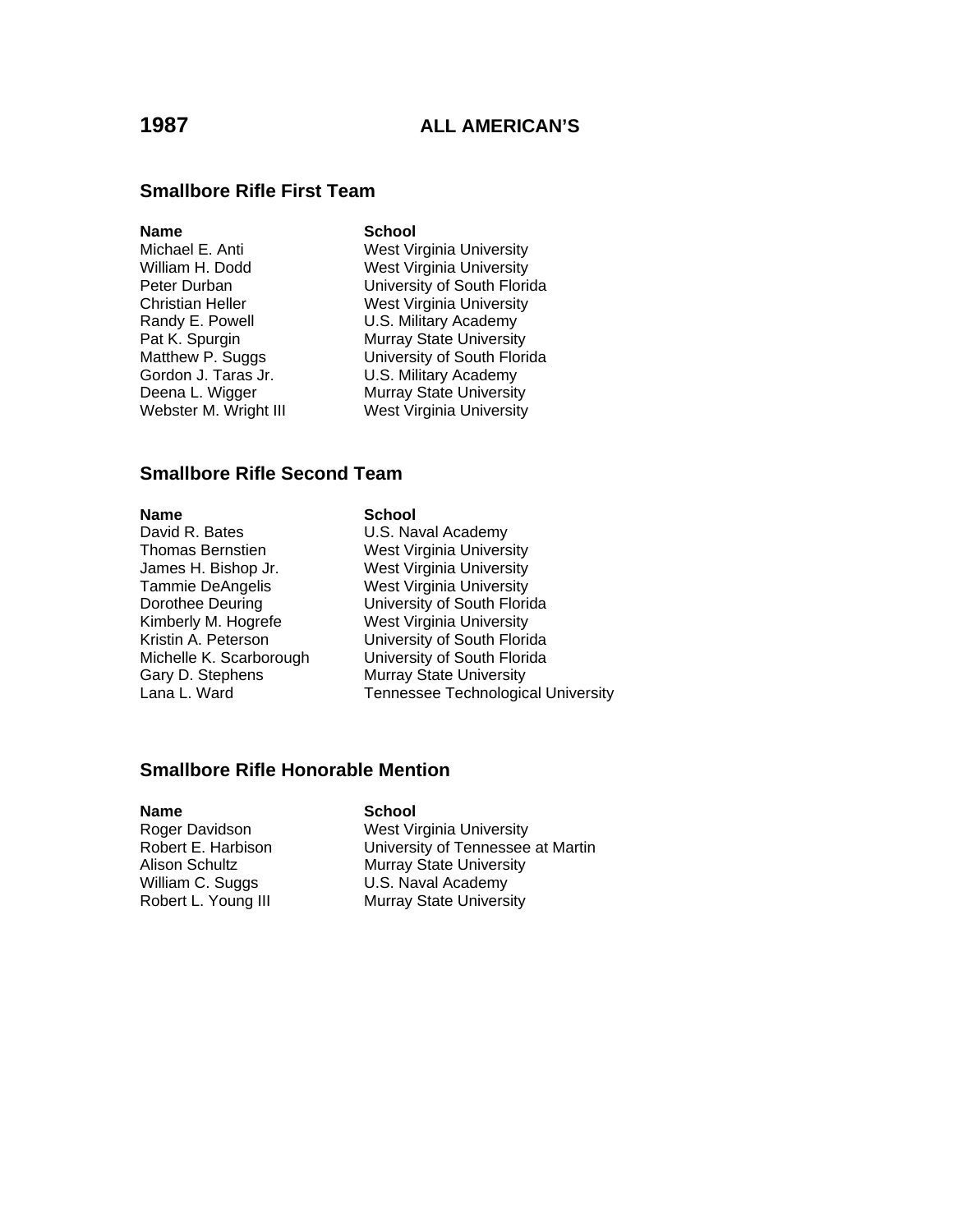### **Air Rifle First Team**

- **Name School**<br>
Michael E. Anti **School**<br>
West Vi
- West Virginia University William H. Dodd West Virginia University Christian Heller West Virginia University Kimberly M. Hogrefe West Virginia University Kristin A. Peterson University of South Florida Pat K. Spurgin Murray State University Gary D. Stephens Murray State University Matthew P. Suggs University of South Florida Lana L. Ward **Tennessee Technological University** Deena L. Wigger Murray State University

### **Air Rifle Second Team**

Annette Kraml Ohio State University

### **Name** School

Thomas Bernstein West Virginia University Roger Davidson West Virginia University Tammie DeAngelis West Virginia University Robert E. Harbison University of Tennessee at Martin Joseph W. Hendricks West Virginia University Randy E. Powell U.S. Military Academy Marianne Wallace **Murray State University**<br>
Webster M. Wright III Mest Virginia University West Virginia University

### **Air Rifle Honorable Mention**

### **Name** School

David R. Bates U.S. Naval Academy William C. Suggs U.S. Naval Academy

James H. Bishop Jr. West Virginia University Vincent Pestilli Texas A&M University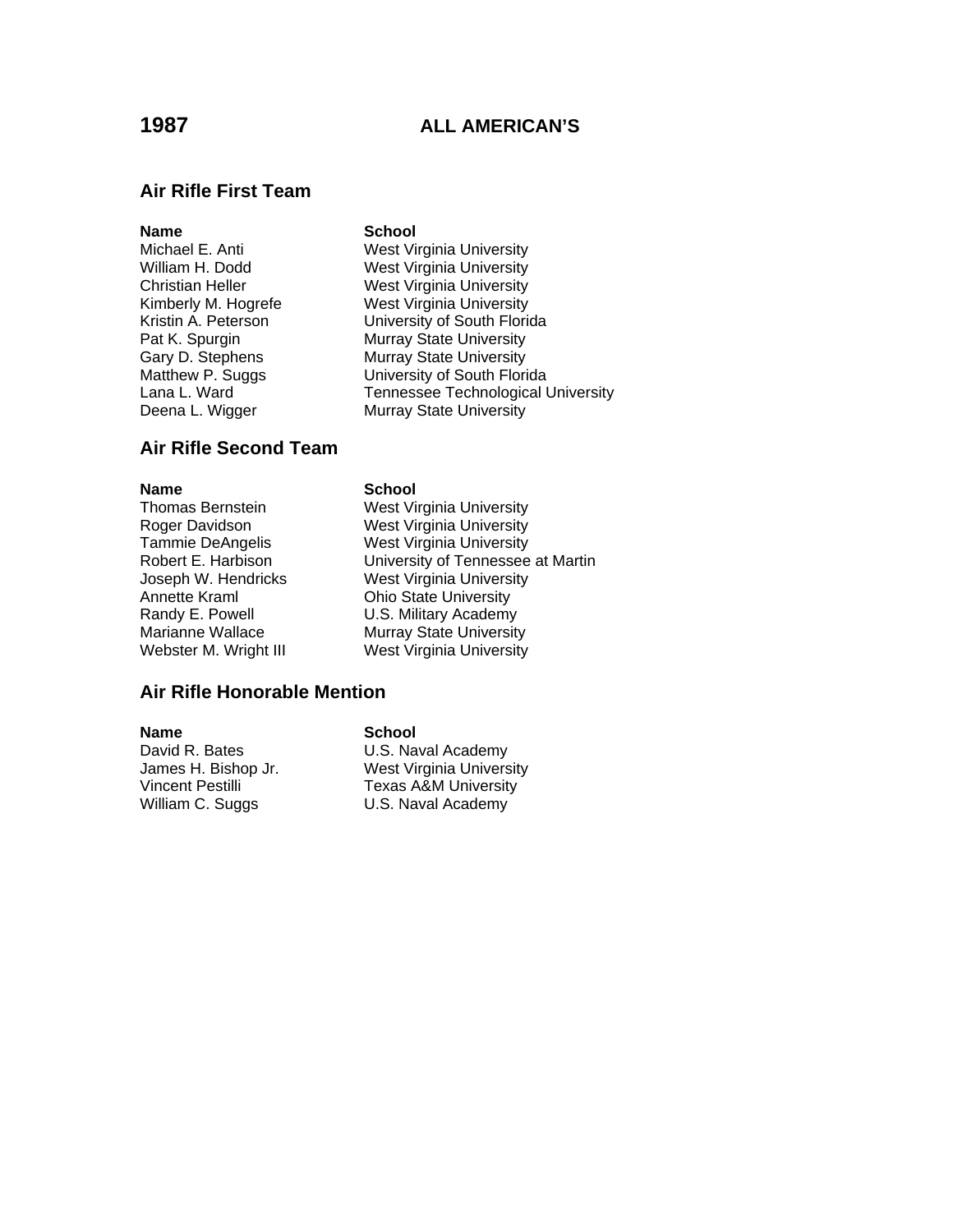## **Free Pistol First Team**

**Name School**<br>
Rick H. Buhlmann **School**<br>
Monroe Gino Celia Jr.<br>
John R. Higgins<br>
U.S. Military Academy Robert T. Patton The Citadel Stephen M. Thompson U.S. Naval Academy Michael A. Tobin **Camela Communist U.S. Naval Academy**<br>
Peter N. Tuner **Camela Communist U.S. Naval Academy** Peter N. Tuner U.S. Naval Academy<br>Eric W. Weisel U.S. Naval Academy

Monroe Community College U.S. Military Academy Franz J. Huber U.S. Military Academy R. Shawn McCash Texas Technological University U.S. Naval Academy

## **Standard Pistol First Team**

Robert T. Patton

### **Name** School

Kerry D. Hanes **B. E. S. E. H. E. S. E. A. E. S. E. A. E. S. E. A. E. S. E. E. E. E. E. E. E. E. E. E. E. E. E**<br>R. Shawn McCash **Texas Technological** Texas Technological University<br>The Citadel Erick A. Reinstedt U.S. Military Academy Lance Stoddart **U.S. Coast Guard Academy** Stephen M. Thompson U.S. Naval Academy Eric J. Wahl **Eric J. Wahl Communist Communist Communist** U.S. Naval Academy Communist Communist Communist Communist Communist Communist Communist Communist Communist Communist Communist Communist Communist Communist Commu U.S. Naval Academy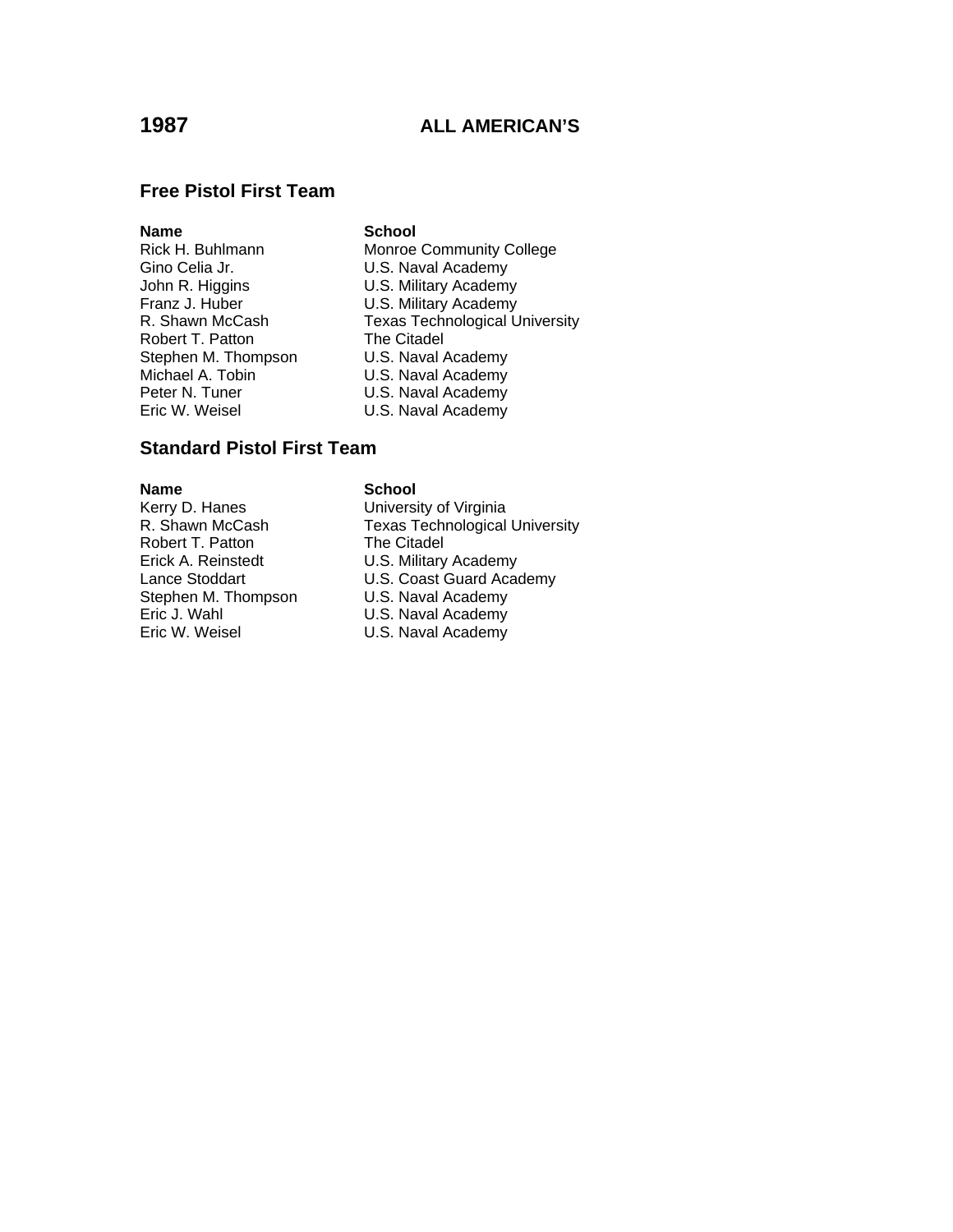### **Air Pistol First Team**

**Name School**<br>
Rick H. Buhlmann **School**<br>
Monroe Samuel P. Fagone Jr. **U.S. Military Academy**<br>M. Denny Guinn **Callaudet University** M. Denny Guinn Gallaudet University<br>John R. Higgins Gallaudet U.S. Military Academ Franz J. Huber U.S. Military Academy Robert T. Patton The Citadel<br>Stephen M. Thompson U.S. Naval Academy Stephen M. Thompson<br>Michael A. Tobin

Rick H. Buhlmann Monroe Community College<br>Samuel P. Fagone Jr. C. B. Military Academy John R. Higgins **U.S. Military Academy**<br>
Franz J. Huber **U.S. Military Academy** R. Shawn McCash Texas Technological University U.S. Naval Academy

## **Air Pistol Honorable Mention**

**Name** School<br>
Christopher Foote Texas T

Texas Technological University Deron R. Kaseberg **U.S. Military University**